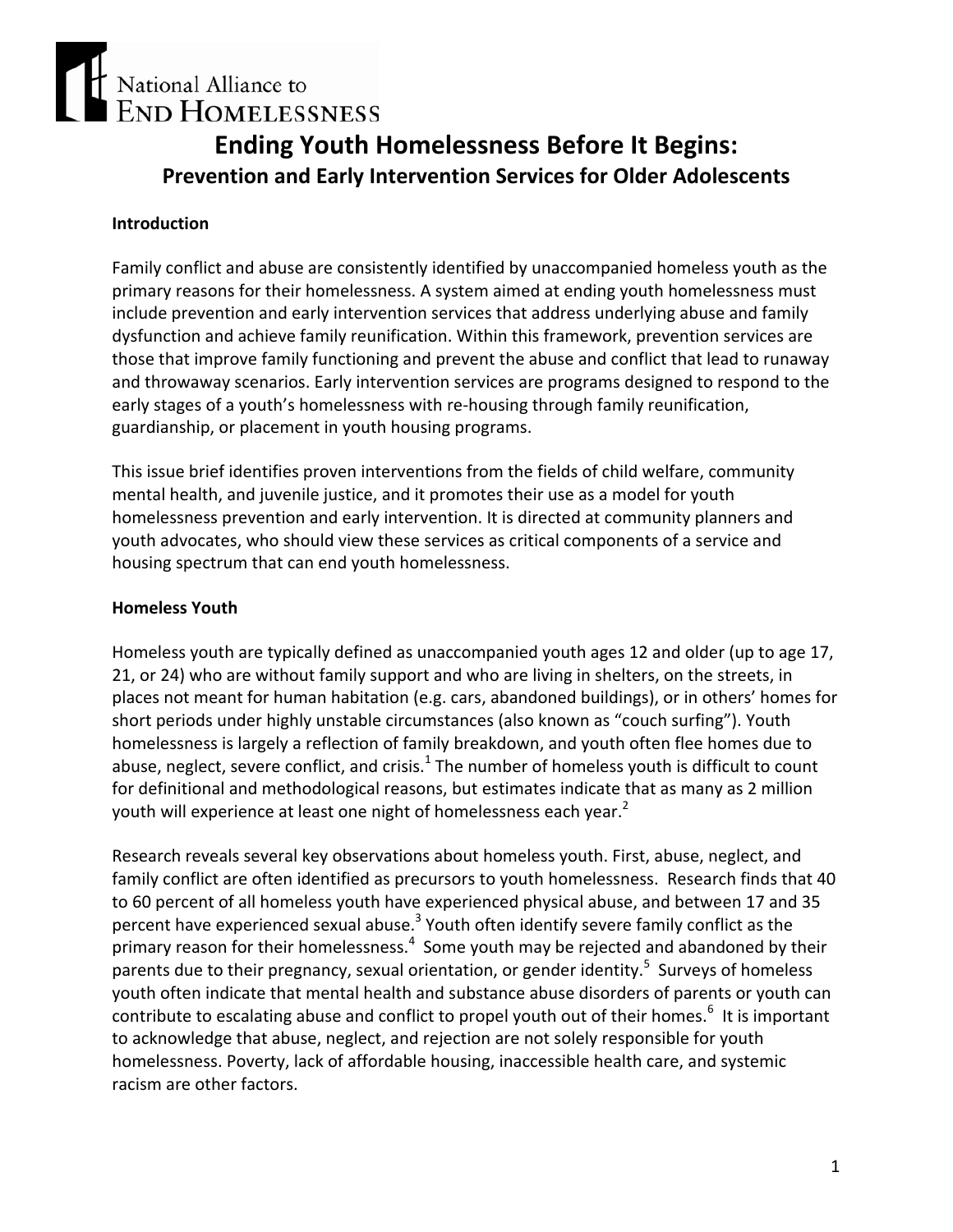#### **Beyond Reunification**

Unfortunately, for a significant minority of the homeless youth population, family reunification is not a realistic option. Some youth do not have immediate or known extended family able to take them in. For others, the risk of re‐abuse is too great, and a non‐family placement is indicated. One longitudinal study of 249 homeless youth in Detroit, ages 13 to 17 years, found that family reunification was a natural outcome for only one‐third of the homeless youth. $^1$  Another group for whom reunification may not be realistically achievable is youth who have aged out of the foster care system or who have been discharged from the juvenile justice system. While some of these so-called "systems youth" are discharged to secure family placements, many do not have stable family environments to which to return. Finally, youth who have been homeless for long periods of time in street environments will likely not be successfully reintegrated into family housing.

The systems youth and other youth who are unable to be reunified require secure housing options with opportunities for positive youth development.<sup>1</sup> Because of the repeated loss and trauma they have experienced and their lack of employment skills, these youth will require extensive educational, psychosocial, and vocational training.

A second key observation regarding homeless youth is that, for a majority, the experience will be brief. In studies of runaway youth, about half return home within a few days, and up to 75 to 80 percent return home within a week.<sup>7,8</sup> Of the homeless youth accessing shelter services in 2007, 73 percent were discharged to their parents or a family member,<sup>9</sup> and the average length of stay was only 19 days. $^{10}$ 

These key observations inform the recommendations contained in this brief: (a) that prevention and early intervention services should be employed quickly to avoid long‐term and street homelessness; and (b) that with proper counseling and resources, families may improve their level of support and care for youth to prevent further displacement.

Of course, no homeless youth should be returned to parents or guardians if doing so would pose a risk of physical abuse, sexual abuse, neglect, or abandonment. See the sidebar, *Beyond Reunification*, for a brief discussion of the minority of homeless youth for whom reunification is not possible

# **Importance of Early Intervention and Prevention**

In many urban communities, the youth homelessness system consists of programs to assist youth only *after* they become homeless. The vast majority of nonprofit services for homeless youth focus on street outreach, shelter, and transitional housing. Few regions have options for prevention

or early intervention services to help older adolescents remain in family housing and avoid homelessness (although they may have them for younger children).

The current federal funding structure is one of the primary reasons for this focus on crisis intervention. The Federal Runaway and Homeless Youth Act<sup>11</sup> supports family reunification activities, primarily through street outreach and emergency shelter programs. Another reason is that most jurisdictions struggle to appropriately define the different roles and responsibilities of local child welfare systems and private nonprofit agencies in providing family preservation services to older adolescents. Far too often, youth become homeless because neither the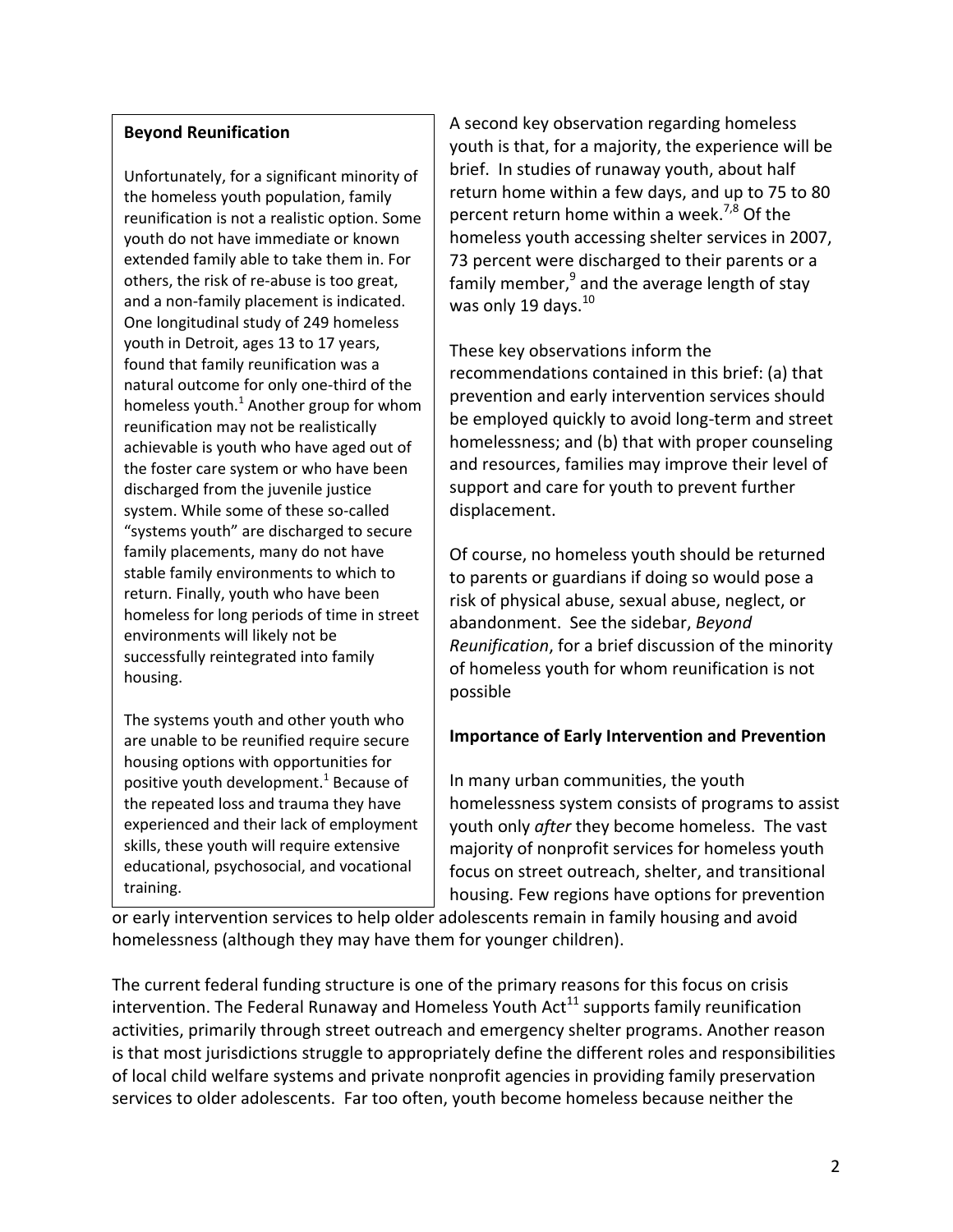public child welfare system nor the private, nonprofit agencies offer early intervention or prevention. This creates a gap through which many at‐risk youth fall, creating avoidable episodes of homelessness.

The high cost of providing out-of-home placements in youth housing programs can be an incentive for housing placement through family reunification and family preservation. Typically, transitional housing for youth would require funding for capital, operating, and supportive service costs. Costs vary by program, but on average are more than \$20,000 per unit of housing annually. As a result, transitional housing is provided to fewer than 4,000 of the 2 million youth who experience homelessness each year.

Recognizing the need for crisis intervention and prevention activities, the National Alliance to End Homelessness encourages community planners and youth services agencies to develop and implement a service spectrum (Figure 1) with the following components:

- Street and community-based outreach to link youth with appropriate services;
- Prevention and early intervention services geared toward family preservation;
- Crisis emergency shelters with case managers seeking family reunification; and
- Youth housing with positive youth development services.



This brief is focused on those services that that can be provided as prevention and early intervention strategies for youth who have a reasonable possibility of being safely reunified with their families.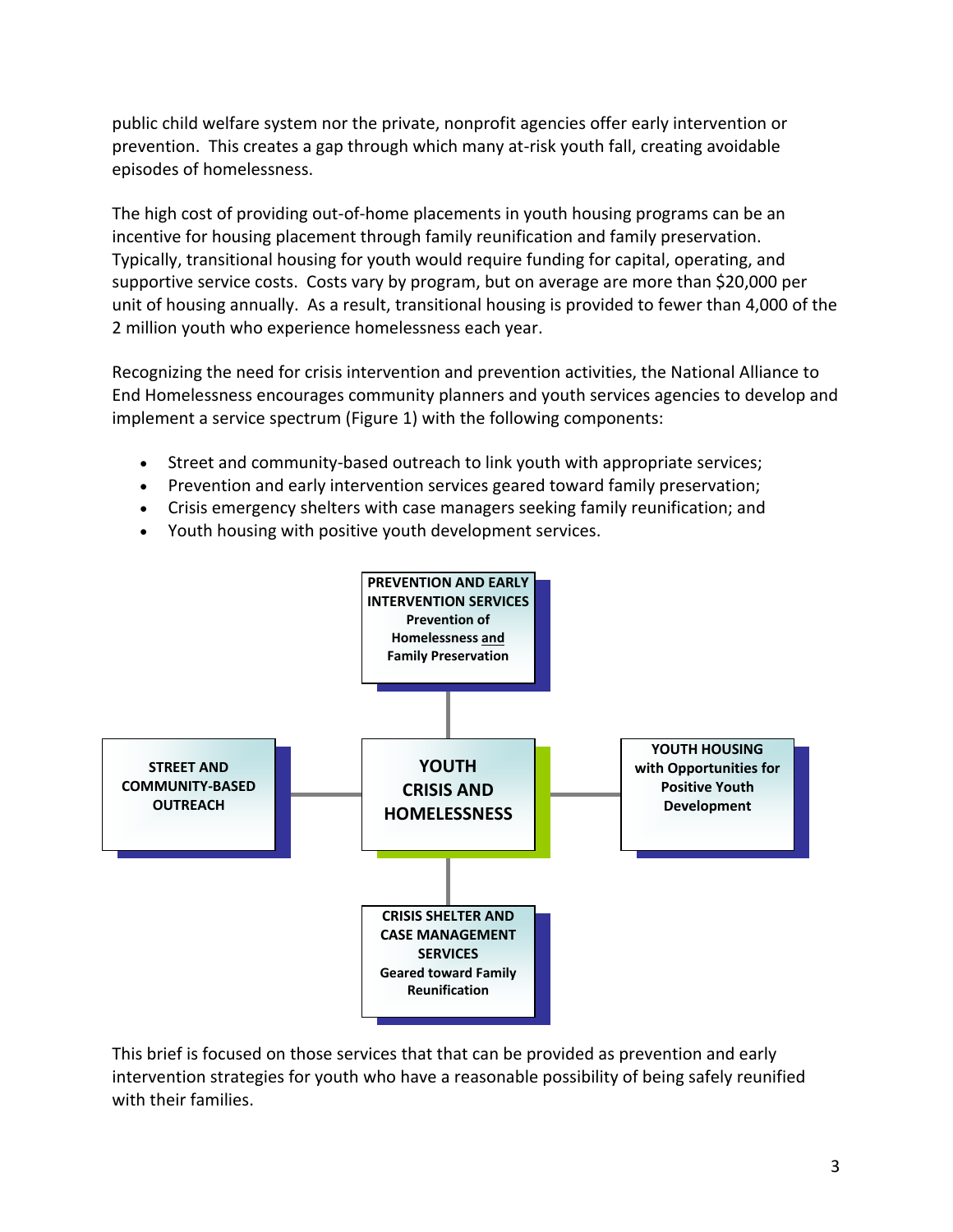#### **Targeting Prevention and Early Intervention Services**

Targeting prevention and early intervention services takes place in two arenas: targeting the services to the youth who are at highest risk of homelessness; and targeting programs where such youth can be found.

Public officials and community planners should be aware of the multiple risk factors for homelessness among youth, so that they can properly target their interventions. These risk factors include:

- Severe housing burden (cost of rent compared to income);
- Mental health or substance abuse issues;
- Homeless in the past 12 months;
- Young parent under age 25;
- Past involvement in child welfare or juvenile delinquency systems;
- Extremely low income;
- High overcrowding in current housing;
- Past institutional care (jail, hospital, or residential treatment);
- Recent traumatic life event;
- No high school diploma or GED;
- History of physical or sexual abuse as a child;
- Lack of rental history; and
- Age discrimination in the housing market.

Youth who exhibit these risk factors can be found in youth servicing organizations, which can be specially targeted for outreach. Prevention services may be embedded in schools and youth recreation centers where youth congregate. They may also be embedded in family programs, child welfare agencies, mental health clinics, juvenile justice programs, or any program where youth are in transition or discharged from treatment.

#### **Promising Prevention and Early Intervention Practices**

The following interventions are identified as promising homelessness prevention practices because of their effectiveness at improving family functioning, decreasing the risk of abuse and neglect, and avoiding out‐of‐home placement. While all are considered evidence‐based practices in their respective juvenile justice, child welfare, and community mental health communities, they have not been evaluated as homelessness prevention interventions.

#### *Multisystemic Therapy*

Multisystemic Therapy (MST) is an intensive family‐ and community‐based treatment that addresses multiple aspects of serious antisocial behavior in adolescents and attempts to encourage behavior changes by building on strengths in various areas of the youth's life. This treatment model, characterized by frequent visits by a team of clinicians in the client's home and community over the course of three to six months, acknowledges the importance of the external systems impacting youth behavior – family, peers, school, and neighborhoods – and provides services in these contexts. It has been utilized extensively with juvenile justice‐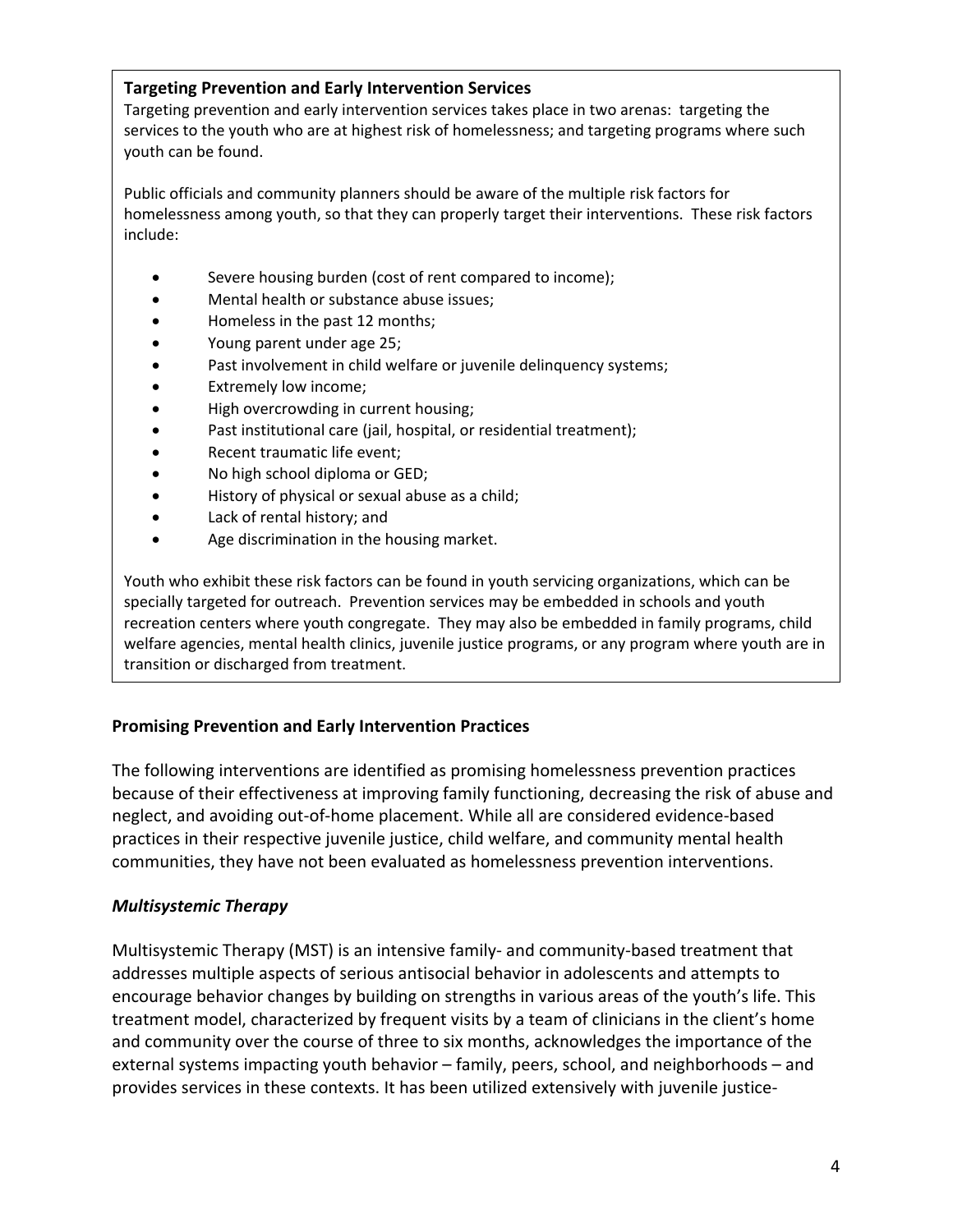involved youth. One of the features of MST is the heavy involvement of family members. The treatment plan is designed in collaboration with family members and is, therefore, family‐ driven, rather than therapist‐driven.

Published evaluations of MST have typically been conducted through the lens of reducing juvenile delinquency. The evidence shows that MST can achieve decreases in recidivism and re‐ arrests; reductions in adolescent alcohol and drug use; improvements in family functioning; and decreases in behavioral and mental health and problems for youth.<sup>12</sup>

#### *Intensive Family Preservation Services*

Very similar to MST, Intensive Family Preservation Services (IFPS) are short‐term, intensive, family–based, and implemented by child welfare systems. They are designed to reunite families when an out-of-home placement or a runaway situation is imminent. The explicit goal of the intervention is the preservation of the family. The services are characterized by rapid (within 72 hours) and intensive attention from caseworkers who provide most or all of the services in the client's home. When removal from the client's home is necessary, alternative relative placement is sought. Compared to MST, IFPS has less of a focus on fidelity to a specific treatment protocol. Instead, caseworkers provide access to a wide range of financial, therapeutic, and other resources intended to help youth preserve family placement.

Because the ultimate goal of family preservation is avoiding out‐of‐home placement, evaluation of IFPS has focused primarily on that outcome. Research has shown that IFPS is effective in maintaining children safely in their families of origin or with relatives.  $13,14$  Various studies indicate a foster care placement rate of 19 to 56 percent following delivery of IFPS, while typical child protection supportive services experience a foster care placement rate of 36 to 90 percent.15

# *Functional Family Therapy*

Like MST, Functional Family Therapy (FFT) aims to help youth stop antisocial or unhealthy behaviors. As the name implies, the intervention also aims to motivate other members of the family toward change. It has generally been applied to juvenile justice-involved adolescents (and those whose behaviors place them at risk of involvement) and their families. FFT involves 8-30 one-hour sessions conducted in outpatient clinics or in the client's home. FFT is a multisystemic prevention program that first works to develop family members' psychosocial strengths and then works to empower them to improve their situation incrementally. At the middle and later stages, more extensive behavioral change is promoted and maintained.

Research on FFT has typically centered on its ability to decrease delinquency and has demonstrated that FFT can prevent delinquent behaviors and reduce recidivism of juvenile justice-involved adolescents. FFT has also been shown to be a cost-effective solution for maintaining youth in their family homes.<sup>16</sup> To the extent that FFT services maintain youth in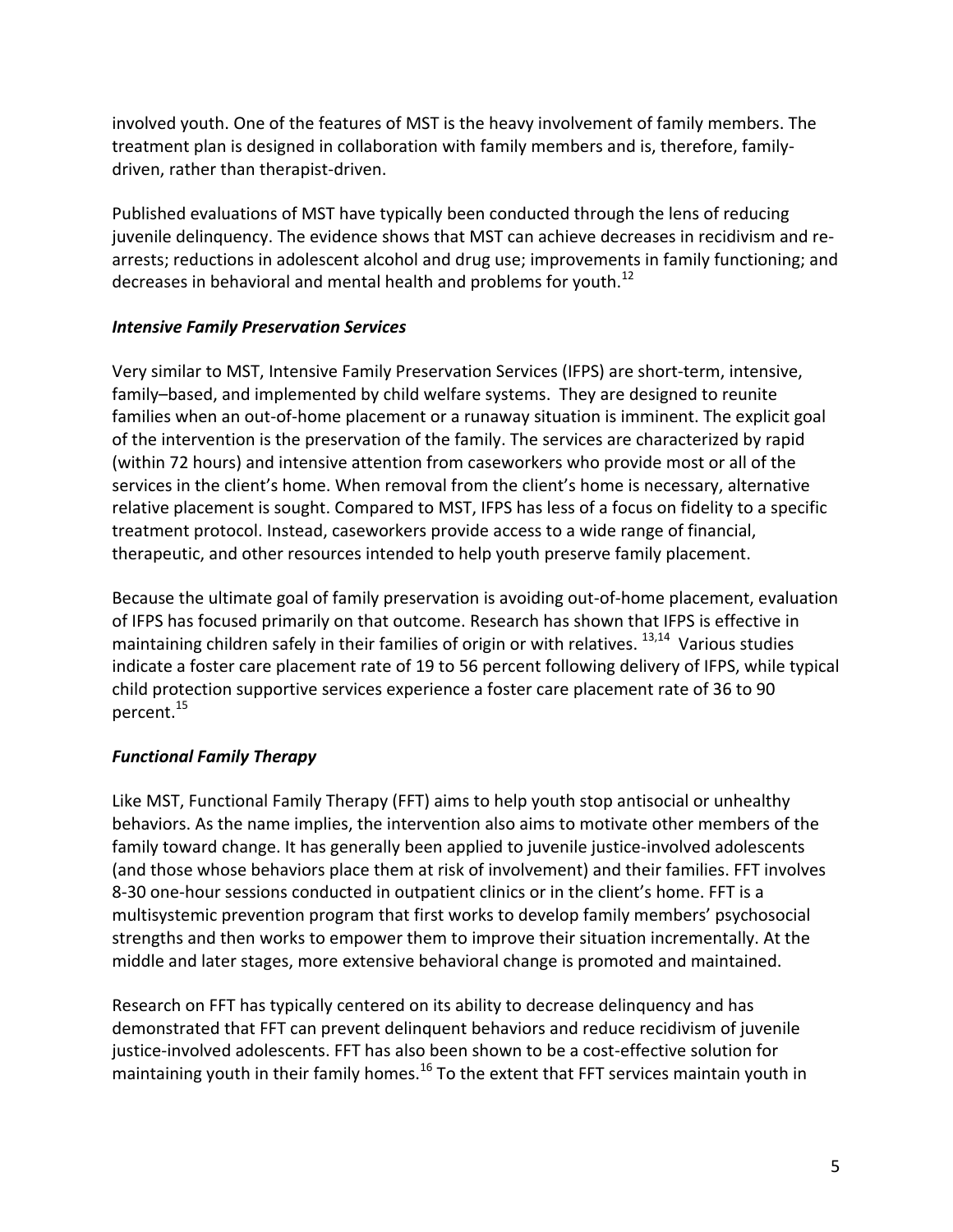their homes with good mental health outcomes, they are a relevant option for prevention services dedicated to youth and their families.

#### *Family Group Conferencing or Family Group Decision Making*

Family Group Conferencing (FGC) or Family Group Decision Making (FGDM) is a child welfare intervention that aims to achieve better decision-making regarding a child's well-being by involving the child's broader family group in the decision-making process. During the process, immediate family, extended family, and other important people in the life of the youth come together to develop and implement a plan for the continued safety, development, and permanency of the youth. Older youth are empowered to participate in the decision‐making process. The services are typically arranged and facilitated by a child welfare social worker or case manager. Usually conducted on a single day, the intervention is characterized by its focus on identifying the best living arrangement for the child at that time.

Research on FGC/FGDM has shown that the process can achieve reductions in re‐abuse rates, increases in relative care, greater chances for reunification, improved family functioning, and increased involvement of fathers and paternal relatives.<sup>17</sup>

# *Other Promising Prevention and Early Intervention Models for Homeless Youth*

In addition to the evidence-based practices reviewed above, several other service models show promise in preventing youth from running away and in improving family functioning. While not rigorously evaluated, promising models of prevention and early intervention services include:

- Intensive case management services where youth build trusting relationships one‐to‐ one with a case manager that may act as an advocate for housing stabilization;<sup>18</sup>
- Mediation service programs that help to resolve conflict between parents and youth to ensure continued housing stability; $19$
- Emergency financial assistance to homeless youth delivered through community‐based outreach and focused on rapid re-housing;<sup>20</sup> and
- Youth‐oriented outpatient mental health and chemical health counseling to address behaviors which lead to housing instability.

**Determining the Role of Child Welfare Systems in Prevention and Early Intervention**  Child welfare agencies could play an expanded role in the provision of prevention and early intervention services to prevent homelessness. The child welfare system has historically responded to child abuse and neglect by implementing early intervention and prevention services (in order to avoid out-of-home placements) through an array of programs: in-home counseling, parenting skill courses, group counseling, chemical or alcohol addiction out‐patient treatment, and family preservation services. Child welfare systems should assess whether their family preservation services are easily accessible to families with teenagers and whether they are able to competently serve older adolescents. To improve their assistance to these older youth, they may also consider partnerships with nonprofit organizations to deliver services. Ideally, community-based services that could provide accessible family preservation counseling and services coupled with youth housing programs would be offered to unaccompanied homeless youth (when family reunification is not an option).

6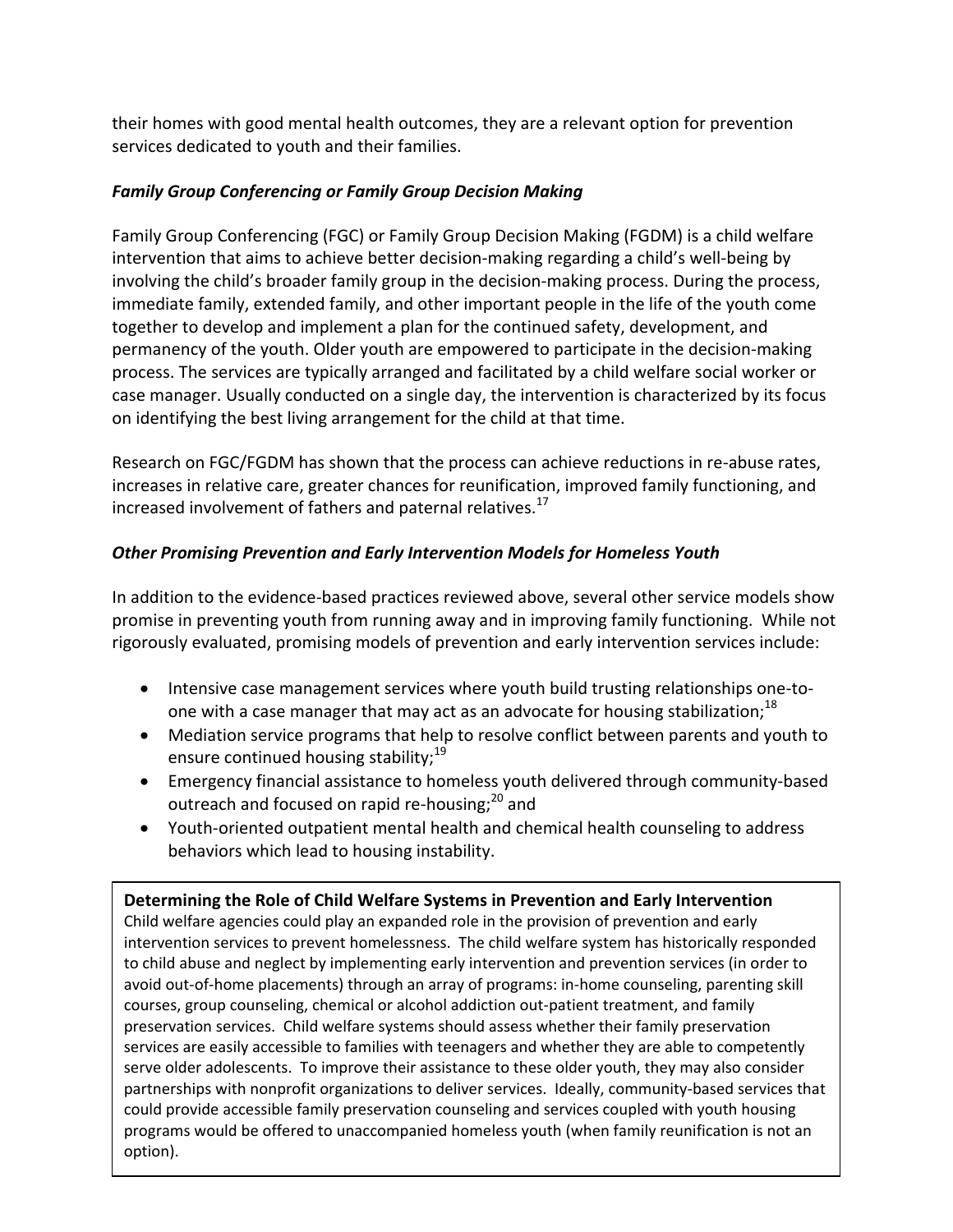#### **Conclusion**

 $\overline{a}$ 

Communities often lack the prevention and early intervention programs needed to prevent family conflict and abuse from leading to youth homelessness. As a result, opportunities to prevent or end youth homelessness are lost, and many homeless youth end up in foster care, group homes, youth shelters, or on the streets. Community planners and homeless youth advocates should seek the delivery of programs that have demonstrated the ability to improve family functioning and to achieve either family reunification or avoid non-family placement. Promising programmatic approaches in prevention and early intervention include Multisystemic Therapy, Functional Family Therapy, Intensive Family Preservation Services, and Family Group Conferencing. While the entire spectrum is not necessary in any particular region, elements are necessary when crafting a comprehensive system to address and end youth homelessness.

<sup>3</sup> Fosburg, Linda B. and Dennis, Deborah L. Practical Lessons: The 1998 National Symposium on Homelessness Research. U.S. Department of Housing and Urban Development, U.S. Department of Health and Human Services, August, 1999: P. 3‐9.

<sup>4</sup> Cochran, B., Stewart, B., Ginzler, J. and Cauce, A. 2002. Challenges Faced by Homeless Sexual Minorities: Comparison of Gay, Lesbian, Bisexual, and Transgender Homeless Adolescents with their Heterosexual Counterparts. *American Journal of Public Health* 92, no. 5: 773‐777; Owens, G. (2003) Homeless youth in Minnesota: Statewide Survey of People Without Permanent Shelter. Wilder Research Center, St. Paul, MN.

<sup>5</sup> Cochran, B., Stewart, B., Ginzler, J. and Cauce, A. 2002. Challenges Faced by Homeless Sexual Minorities: Comparison of Gay, Lesbian, Bisexual, and Transgender Homeless Adolescents with their Heterosexual Counterparts. *American Journal of Public Health* 92, no. 5: 773‐777.

6 Toro. P., A. Dworsky, and P. Fowler. 2007. Homeless Youth in the United States: Recent Research Findings and Intervention Approaches. 2007 National Symposium on Homelessness Research, U.S. Department of Health and Human Services, Washington, D.C.; Toro, P., M. Goldstein, and L. Rowland. 1998. Preliminary Analyses: Housing Adolescence and Life Outcomes (HALO) Project. Wayne State University, Department of Psychology, Detroit, MI.

7 Windle, M. 1989. Substance Use and Abuse Among Adolescent Runaways: A Four‐Year Follow‐Up Study. *Journal of Youth and Adolescents* 18, no. 4: 331‐344; Brennan, T., D. Huizinga, and D. Elliott. 1978. The Social Psychology of Runaways. D. C. Heath, Boston.

<sup>8</sup> Owens, G. (2003) Homeless youth in Minnesota: Statewide Survey of People Without Permanent Shelter. Wilder Research Center, St. Paul, MN.

<sup>9</sup> Runaway and Homeless Youth Management Information System, Family and Youth Services Bureau, Department of Health and Human Services. Accessed on the web on December 29, 2008. https://extranet.acf.hhs.gov/rhymis/

 $^1$  Center for Law and Social Policy. 2003. Leave No Youth Behind: Opportunities to Reach Disconnected Youth, p. 57.

<sup>&</sup>lt;sup>2</sup> Ringwalt, C., Greene, J., Robertson, M. and McPheeters, M. 1998. The Prevalence of Homelessness Among Adolescents in the United States. *American Journal of Public Health* 88, no. 9: 1325‐1329 estimate 1.6 million homeless youth up to age 18. The 2 million estimate by NAEH accounts for youth older than 18.